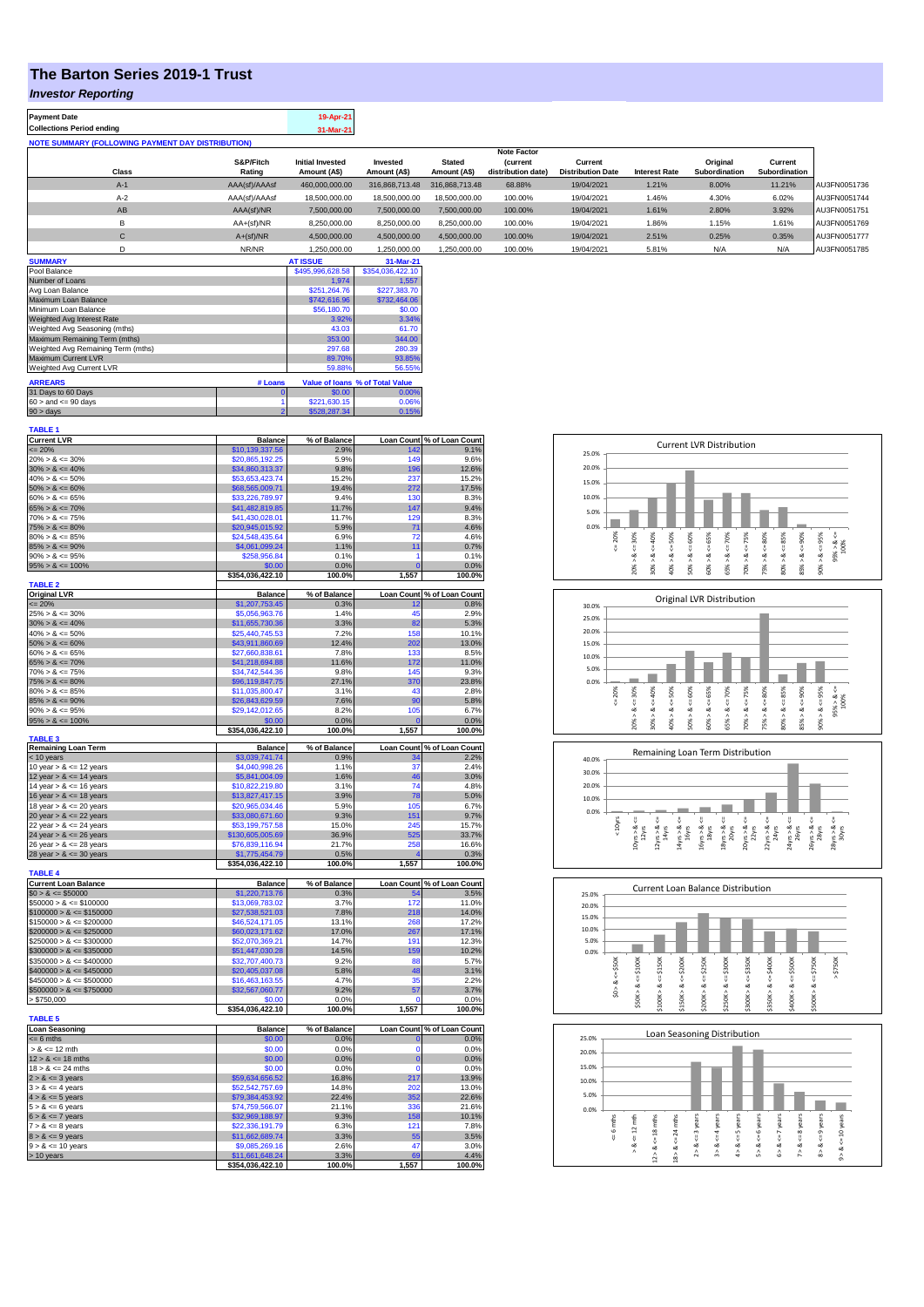## **The Barton Series 2019-1 Trust**

## *Investor Reporting*

| <b>Payment Date</b>                                            |                                  | 19-Apr-21            |                         |                                                                                                                |
|----------------------------------------------------------------|----------------------------------|----------------------|-------------------------|----------------------------------------------------------------------------------------------------------------|
| <b>Collections Period ending</b>                               |                                  | 31-Mar-21            |                         |                                                                                                                |
| TABLE <sub>6</sub>                                             |                                  |                      |                         |                                                                                                                |
| Postcode Concentration (top 10 by value)<br>2611               | <b>Balance</b><br>\$7.127.091.54 | % of Balance<br>2.0% | <b>Loan Count</b><br>21 | % of Loan Count<br>1.3%                                                                                        |
| 2615                                                           | \$6,506,353.24                   | 1.8%                 | 29                      | 1.9%                                                                                                           |
| 2914                                                           | \$6,258,739.08                   | 1.8%                 | 21                      | 1.3%                                                                                                           |
| 5114                                                           | \$5,778,049.79                   | 1.6%                 | 29                      | 1.9%                                                                                                           |
| 2905                                                           | \$5,193,154.45                   | 1.5%                 | 20                      | 1.3%                                                                                                           |
| 5162                                                           | \$5,177,115.66                   | 1.5%                 | 29                      | 1.9%                                                                                                           |
| 2620                                                           | \$5,065,615.69                   | 1.4%                 | 20                      | 1.3%                                                                                                           |
| 2617                                                           | \$4,833,074.84                   | 14%                  | 19                      | 1.2%                                                                                                           |
| 5108                                                           | \$4,506,432.17                   | 1.3%                 | 30                      | 1.9%                                                                                                           |
| 5158                                                           | \$4,451,998.14                   | 1.3%                 | 23                      | 1.5%                                                                                                           |
| <b>TABLE 7</b>                                                 |                                  |                      |                         |                                                                                                                |
| <b>Geographic Distribution</b>                                 | <b>Balance</b>                   | % of Balance         |                         | Loan Count % of Loan Count                                                                                     |
| <b>Australian Capital Territory</b>                            | \$62,841,611.54                  | 17.8%                | 250                     | 16.1%                                                                                                          |
| New South Wales                                                | \$47,576,259.69                  | 13.4%                | 200                     | 12.8%                                                                                                          |
| Northern Territory                                             | \$1,001,816.99                   | 0.3%                 | 3                       | 0.2%                                                                                                           |
| Queensland                                                     | 4,219,390.11                     | 1.2%                 | 17                      | 1.1%                                                                                                           |
| South Australia                                                | \$156,882,382.78                 | 44.3%                | 787                     | 50.5%                                                                                                          |
| Tasmania                                                       | \$601,938.60                     | 0.2%                 | ä                       | 0.2%                                                                                                           |
| Victoria                                                       | \$17,391,496.07                  | 4.9%                 | 54                      | 3.5%                                                                                                           |
| Western Australia                                              | \$63,521,526.32                  | 17.9%                | 243                     | 15.6%                                                                                                          |
|                                                                | \$354,036,422.10                 | 100.0%               | 1,557                   | 100.0%                                                                                                         |
| <b>TABLE 8</b><br>Metro/Non-Metro/Inner-City                   | <b>Balance</b>                   | % of Balance         |                         | Loan Count % of Loan Count                                                                                     |
| Metro                                                          | \$278,528,033.14                 | 78.7%                | 1204                    | 77.3%                                                                                                          |
| Non-metro                                                      | \$71,736,499.09                  | 20.3%                | 338                     | 21.7%                                                                                                          |
| Inner city                                                     | \$3,771,889.87                   | 1.1%                 | 15                      | 1.0%                                                                                                           |
|                                                                | \$354,036,422.10                 | 100.0%               | 1,557                   | 100.0%                                                                                                         |
| <b>TABLE 9</b>                                                 |                                  |                      |                         |                                                                                                                |
| <b>Property Type</b>                                           | <b>Balance</b>                   | % of Balance         |                         | Loan Count % of Loan Count                                                                                     |
| <b>Residential House</b>                                       | \$323,080,956.02                 | 91.3%                | 1408                    | 90.4%                                                                                                          |
| <b>Residential Unit</b>                                        | \$28,022,926.75                  | 7.9%                 | 135                     | 8.7%                                                                                                           |
| Rural                                                          | \$0.00                           | 0.0%                 | $\mathbf{0}$            | 0.0%                                                                                                           |
| Semi-Rural                                                     | \$0.00<br>\$2,932,539.33         | 0.0%                 | $\Omega$                | 0.0%<br>0.9%                                                                                                   |
| <b>High Density</b>                                            | \$354,036,422.10                 | 0.8%<br>100.0%       | 14<br>1,557             | 100.0%                                                                                                         |
| <b>TABLE 10</b>                                                |                                  |                      |                         |                                                                                                                |
| <b>Occupancy Type</b>                                          | <b>Balance</b>                   | % of Balance         |                         | Loan Count % of Loan Count                                                                                     |
| Owner Occupied                                                 | \$311,697,204.42                 | 88.0%                | 1357                    | 87.2%                                                                                                          |
| Investment                                                     | \$42,339,217.68                  | 12.0%                | 200                     | 12.8%                                                                                                          |
|                                                                | \$354,036,422.10                 | 100.0%               | 1,557                   | 100.0%                                                                                                         |
| TABLE <sub>11</sub>                                            |                                  |                      |                         |                                                                                                                |
| <b>Employment Type Distribution</b><br>Contractor              | <b>Balance</b><br>\$4,509,648.92 | % of Balance<br>1.3% | <b>Loan Count</b>       | % of Loan Count                                                                                                |
| Pay-as-you-earn employee (casual)                              |                                  |                      |                         |                                                                                                                |
|                                                                |                                  |                      | 16                      |                                                                                                                |
|                                                                | \$13,284,735.34                  | 3.8%                 | 66                      |                                                                                                                |
| Pay-as-you-earn employee (full time)                           | \$260,763,532.27                 | 73.7%                | 1110                    |                                                                                                                |
| Pay-as-you-earn employee (part time)                           | \$31,527,533.74                  | 8.9%                 | 150                     |                                                                                                                |
| Self employed<br>No data                                       | 25,677,810.03                    | 7.3%<br>5.2%         | 106<br>10 <sub>s</sub>  |                                                                                                                |
|                                                                | \$18,273,161.80<br>\$0.00        |                      |                         |                                                                                                                |
| Director                                                       |                                  | 0.0%                 |                         |                                                                                                                |
| <b>TABLE 12</b>                                                | \$354,036,422.10                 | 100.0%               | 1,557                   |                                                                                                                |
| <b>LMI Provider</b>                                            | <b>Balance</b>                   | % of Balance         |                         |                                                                                                                |
| QBE                                                            | \$328,760,712.49                 | 92.9%                | 1463                    |                                                                                                                |
| Genworth                                                       | \$25,275,709.61                  | 7.1%                 | 94                      | 1.0%<br>4.2%<br>71.3%<br>9.6%<br>6.8%<br>7.0%<br>0.0%<br>100.0%<br>Loan Count % of Loan Count<br>94.0%<br>6.0% |
|                                                                | \$354,036,422.10                 | 100.0%               | 1,557                   | 100.0%                                                                                                         |
| <b>TABLE 13</b>                                                |                                  |                      |                         |                                                                                                                |
| <b>Arrears</b>                                                 | <b>Balance</b>                   | % of Balance         |                         |                                                                                                                |
| <= 0 days                                                      | \$349,814,771.96                 | 98.8%<br>1.0%        | 1541<br>13              |                                                                                                                |
| $0 >$ and $\leq$ 30 days<br>$30 >$ and $\leq 60$ days          | \$3,471,732.65<br>\$0.00         | 0.0%                 | $\mathbf 0$             | Loan Count % of Loan Count<br>99.0%<br>0.8%<br>0.0%                                                            |
| $60 >$ and $\leq 90$ days                                      | \$221,630.15                     | 0.1%                 | 1                       | 0.1%                                                                                                           |
| 90 > days                                                      | \$528,287.34                     | 0.1%                 |                         | 0.1%                                                                                                           |
|                                                                | \$354,036,422.10                 | 100.0%               | 1,557                   | 100.0%                                                                                                         |
| <b>TABLE 14</b>                                                |                                  |                      |                         |                                                                                                                |
| <b>Interest Rate Type</b>                                      | <b>Balance</b>                   | % of Balance         |                         | Loan Count % of Loan Count                                                                                     |
| Variable                                                       | \$279,480,309.57                 | 78.9%                | 1246                    | 80.0%                                                                                                          |
| Fixed                                                          | \$74,556,112,53                  | 21.1%                | 311                     | 20.0%                                                                                                          |
| <b>TABLE 15</b>                                                | \$354,036,422.10                 | 100.0%               | 1,557                   |                                                                                                                |
| <b>Weighted Ave Interest Rate</b>                              | <b>Balance</b>                   | <b>Loan Count</b>    |                         |                                                                                                                |
| <b>Fixed Interest Rate</b>                                     | 3.20%                            | 311                  |                         |                                                                                                                |
|                                                                |                                  |                      |                         |                                                                                                                |
| <b>TABLE 16</b>                                                |                                  |                      |                         | 100.0%                                                                                                         |
| <b>COVID-19 Impacted Loan</b>                                  | Impacted (#)                     | Impacted (%)         | Impacted (\$)           |                                                                                                                |
|                                                                |                                  | 0.00%                | \$0.00                  |                                                                                                                |
|                                                                |                                  |                      |                         |                                                                                                                |
| <b>TABLE 16</b><br>Foreclosure, Claims and Losses (cumulative) | <b>Balance</b>                   | <b>Loan Count</b>    |                         |                                                                                                                |

| Foreclosure, Claims and Losses (cumulative) | <b>Balance</b> | <b>Loan Count</b> |
|---------------------------------------------|----------------|-------------------|
| Properties foreclosed                       | \$0.00         |                   |
| Claims submitted to mortgage insurers       | \$0.00         |                   |
| Claims paid by mortgage insurers            | \$0.00         |                   |
| loss covered by excess spread               | \$0.00         |                   |
| Amount charged off                          | \$0.00         |                   |

Please note: Stratified data excludes loans where the collateral has been sold and there is an LMI claim pending.